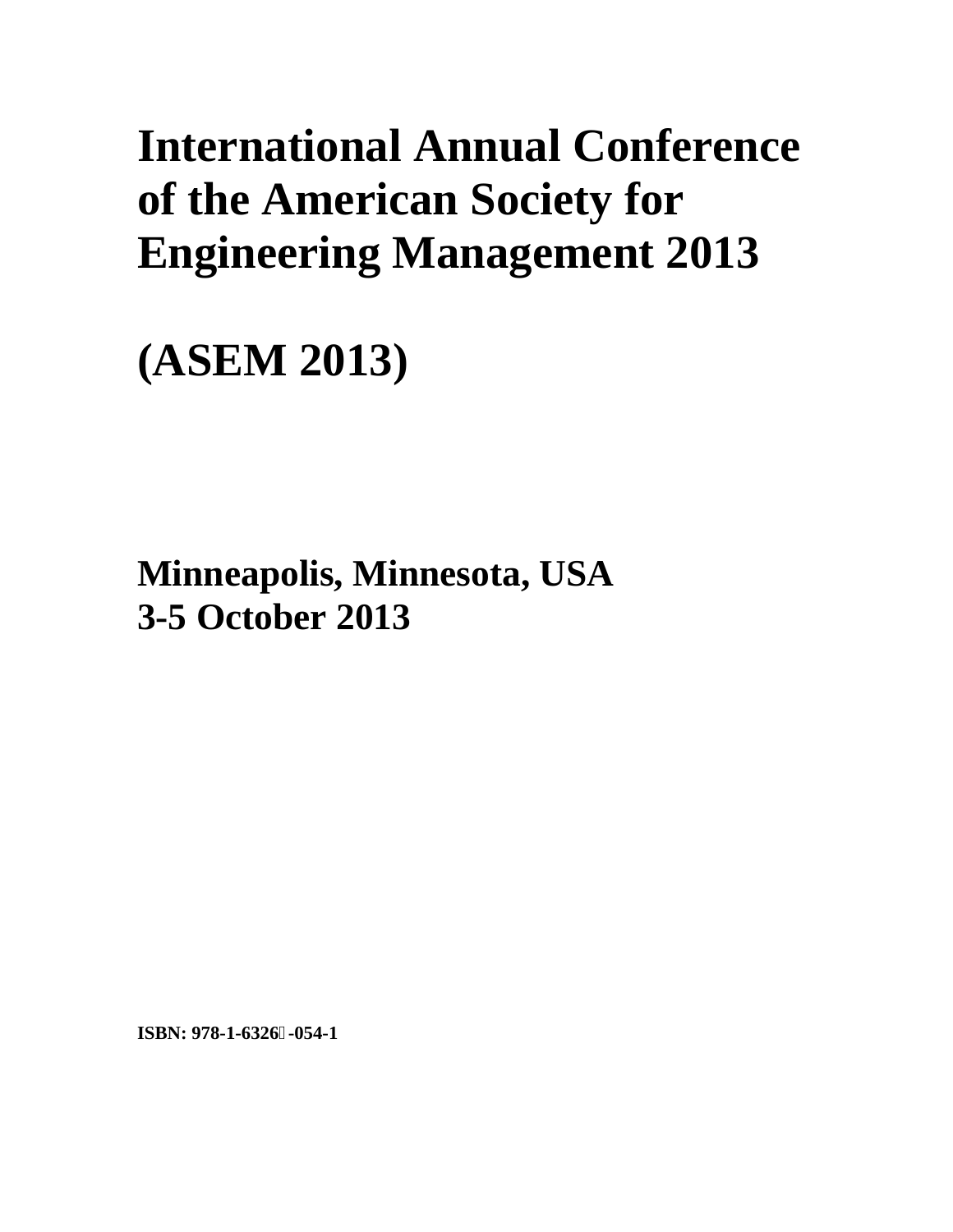**Printed from e-media with permission by:** 

Curran Associates, Inc. 57 Morehouse Lane Red Hook, NY 12571



**Some format issues inherent in the e-media version may also appear in this print version.** 

Copyright© (2015) by the American Society for Engineering Management All rights reserved.

Printed by Curran Associates, Inc. (2014)

For permission requests, please contact the American Society for Engineering Management at the address below.

American Society for Engineering Management 614 Pine Street, Suite 206B P.O. Box 820 Rolla, Missouri 65402-0820

Phone: (573) 341-2101 Fax: (573) 364-3500

asemmsd@rollanet.org

# **Additional copies of this publication are available from:**

Curran Associates, Inc. 57 Morehouse Lane Red Hook, NY 12571 USA Phone: 845-758-0400 Fax: 845-758-2634 Email: curran@proceedings.com Web: www.proceedings.com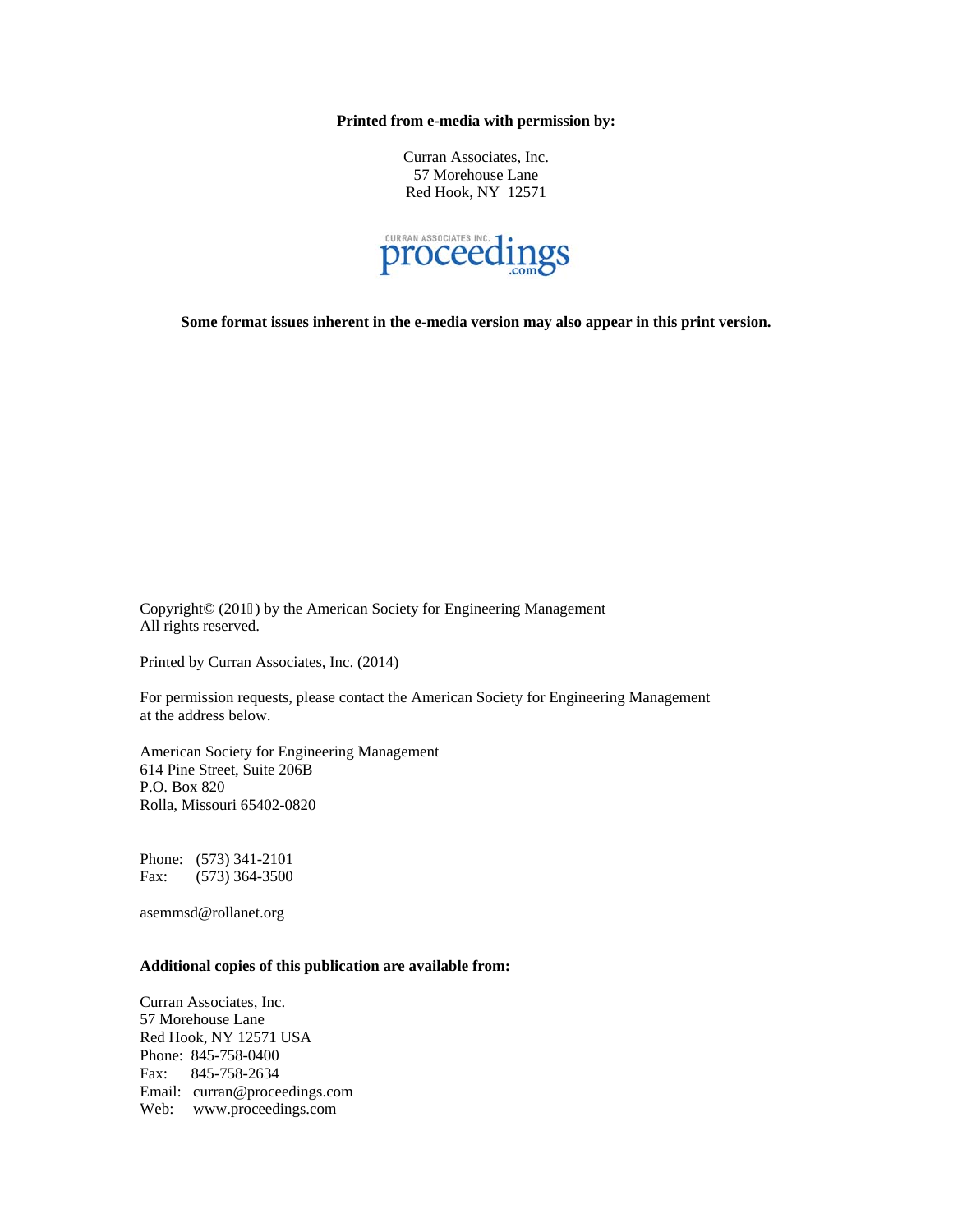# **TABLE OF CONTENTS**

#### **T01A PROJECT MANAGEMENT I**

| Tariq Oun, Timothy D. Blackburn, Bill Olson                     |  |
|-----------------------------------------------------------------|--|
| USING HISTORICAL CRASH DATA AS PART OF TRAFFIC WORK ZONE SAFETY |  |
|                                                                 |  |
| Suzanna Long, Brian Smith, Carlos Sun, Ean-Harn Ng              |  |
|                                                                 |  |
| Kenneth McDonald                                                |  |

# **TO1B OPERATIONS & SUPPLY CHAIN MANAGEMENT I**

| <b>PROCESS IMPROVEMENT USING SIX SIGMA APPROACH AT AN APPLIANCE</b> |  |
|---------------------------------------------------------------------|--|
|                                                                     |  |
| Shamal Bhingarde, Hiral Shah                                        |  |
|                                                                     |  |
| Jingjing Tong, Heather Nachtmann, Ed Pohl                           |  |
|                                                                     |  |
| Ling Li, Hiral Shah                                                 |  |

# **T01C GENERAL EM I**

| A PRELIMINARY STUDY OF THE ENGINEERING MANAGEMENT BODY OF KNOWLEDGE         |  |
|-----------------------------------------------------------------------------|--|
|                                                                             |  |
| Gregory Sedrick, Rita Engler                                                |  |
| APPLYING ENGINEERING MANAGEMENT PRINCIPLES INTO A NEW BUSINESS VENTURE  N/A |  |
| Neslihan Alp                                                                |  |
|                                                                             |  |
| Frederick Sexe                                                              |  |

#### **T01E SUSTAINABILITY AND VULNERABILITY I**

| <b>SCENARIO ANALYSIS OF ALASKA'S POWER COST EQUALIZATION ENDOWMENT FUND</b>                                             |      |
|-------------------------------------------------------------------------------------------------------------------------|------|
|                                                                                                                         |      |
| Steve HsuehMing Wang, James Casper                                                                                      |      |
| FEASIBILITY OF A GREEN ENERGY AUGMENTATION SYSTEM ON A PUBLIC UTILITY  58                                               |      |
| Leroy Cox, John Martini, Charles Flemming, Bruce Inthavong, Eric McCleskey, Michael Richardson, Odis<br><b>Stephens</b> |      |
| <b>GLOBAL MANUFACTURING AND SUSTAINABLE DEVELOPMENT - CHALLENGES AND</b>                                                |      |
|                                                                                                                         | - 58 |
| Akin Olufowoshe, Jimmy Gandhi                                                                                           |      |
|                                                                                                                         |      |

#### **T02A PROJECT MANAGEMENT II**

| DEVELOPING AN INTEGRATED SYSTEMS PERSPECTIVE OF ENGINEERING PROJECT               |  |
|-----------------------------------------------------------------------------------|--|
|                                                                                   |  |
| Simon Philhin                                                                     |  |
| SYSTEMS ENGINEERING AND PROJECT SUCCESS IN GOVERNMENT AND COMMERCIAL              |  |
|                                                                                   |  |
| Paul Componation, Michael Dorneich, Guiping Hu, Phillip Farrington, Jordan Hansen |  |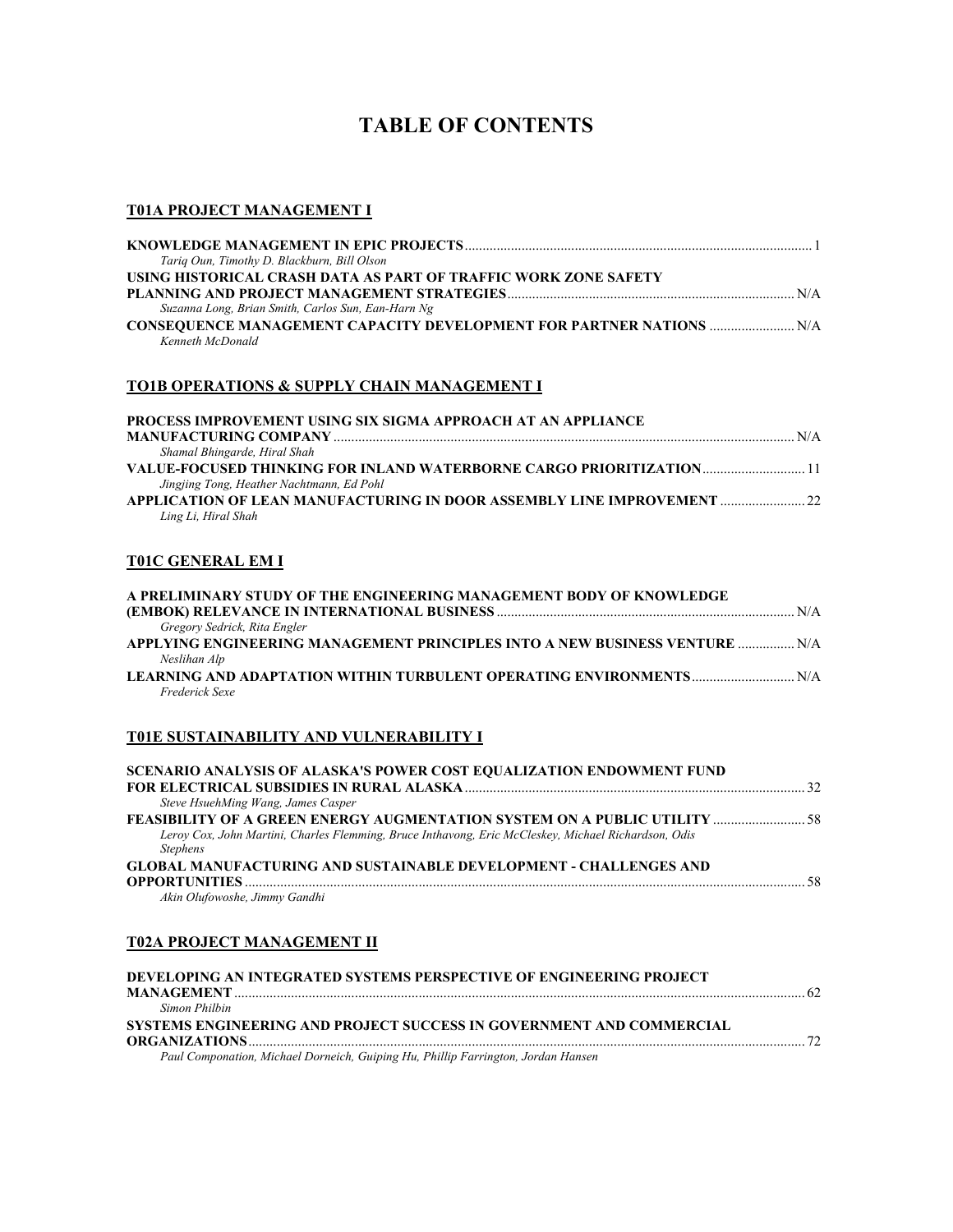| USING SYSTEM DYNAMICS TO ANALYZE THE EFFECT OF FUNDING FLUCTUATIONS ON |  |
|------------------------------------------------------------------------|--|
|                                                                        |  |
| Travis Trammell. Stuart Madnick. Allen Moulton                         |  |

# **T02B OPERATIONS & SUPPLY CHAIN MANAGEMENT II**

| SUPPLIER QUALITY MANAGEMENT INSIDE AND OUTSIDE THE CONSTRUCTION                            |  |
|--------------------------------------------------------------------------------------------|--|
| Rufaidah AlMaian, Kim LaScola Needy, Kenneth D. Walsh, Thais da C. L. Alves, Yoshua Neuman |  |
| APPLICATION OF DESIGN OF EXPERIMENTS IN METAL COATING PROCESS                              |  |
| Mayur Mohite                                                                               |  |
| PROTECTING YOUR CRITICAL NETWORK INFRASTRUCTURE THROUGH ROBUST                             |  |
| Ivan Hernandez, Jose Ramirez-Marquez, Ed Pohl                                              |  |

# **T02C SYSTEMS ENGINEERING I**

| Andreas Tolk. John Johnson   |  |
|------------------------------|--|
|                              |  |
| John Johnson, Andreas Tolk   |  |
|                              |  |
| Mario Beruvides, Jaime Cantu |  |

#### **T02E SUSTAINABILITY AND VULNERABILITY II**

| A COMPARISON OF CONSTRUCTION METHODS FOR MANAGEMENT OF PRIVATE     |     |
|--------------------------------------------------------------------|-----|
|                                                                    | 147 |
| Aldo McLean, Corey Rorex, Gordon Smith                             |     |
| MEASURING PRODUCTIVITY AND PERFORMANCE IN A SYSTEM OF SYSTEMS OF   |     |
| GOVERNMENT ORGANIZATIONS, EDUCATIONAL INSTITUTIONS AND INDUSTRY TO |     |
|                                                                    | 154 |
| David Wyrick, Jon Ilseng, Atila Ertas                              |     |

# **F01A PROJECT MANAGEMENT III**

| <b>ENGINEERING MANAGEMENT: DEVELOPMENT AND IMPLEMENTATION OF AN</b>    |     |
|------------------------------------------------------------------------|-----|
|                                                                        |     |
| Charmaine Light                                                        |     |
| THE PATH TO PLATINUM: LEED CERTIFICATION FOR A STUDENT DESIGNED SOLAR  |     |
|                                                                        |     |
| Alison Whittemore                                                      |     |
| UPDATING TO GREEN: LEED EBOM CERTIFICATION OF THE BONILLA SCIENCE HALL |     |
|                                                                        | 184 |
| Alison Whittomore                                                      |     |

#### *Alison Whittemore*

# **F01B OPERATIONS & SUPPLY CHAIN MANAGEMENT III**

| LEAN MANUFACTURING: A COMPARISON BETWEEN DEVELOPED AND DEVELOPING        |      |
|--------------------------------------------------------------------------|------|
|                                                                          | 194  |
| Sri Dattha Reddy Palwai, Chinweike Eseonu                                |      |
| <b>LEAN STRATEGY MAP CONSTRICTION WITH PERFORMANCE INDICATORS OF THE</b> |      |
|                                                                          | -202 |
| Waleed Khalid. Chinweike Eseonu                                          |      |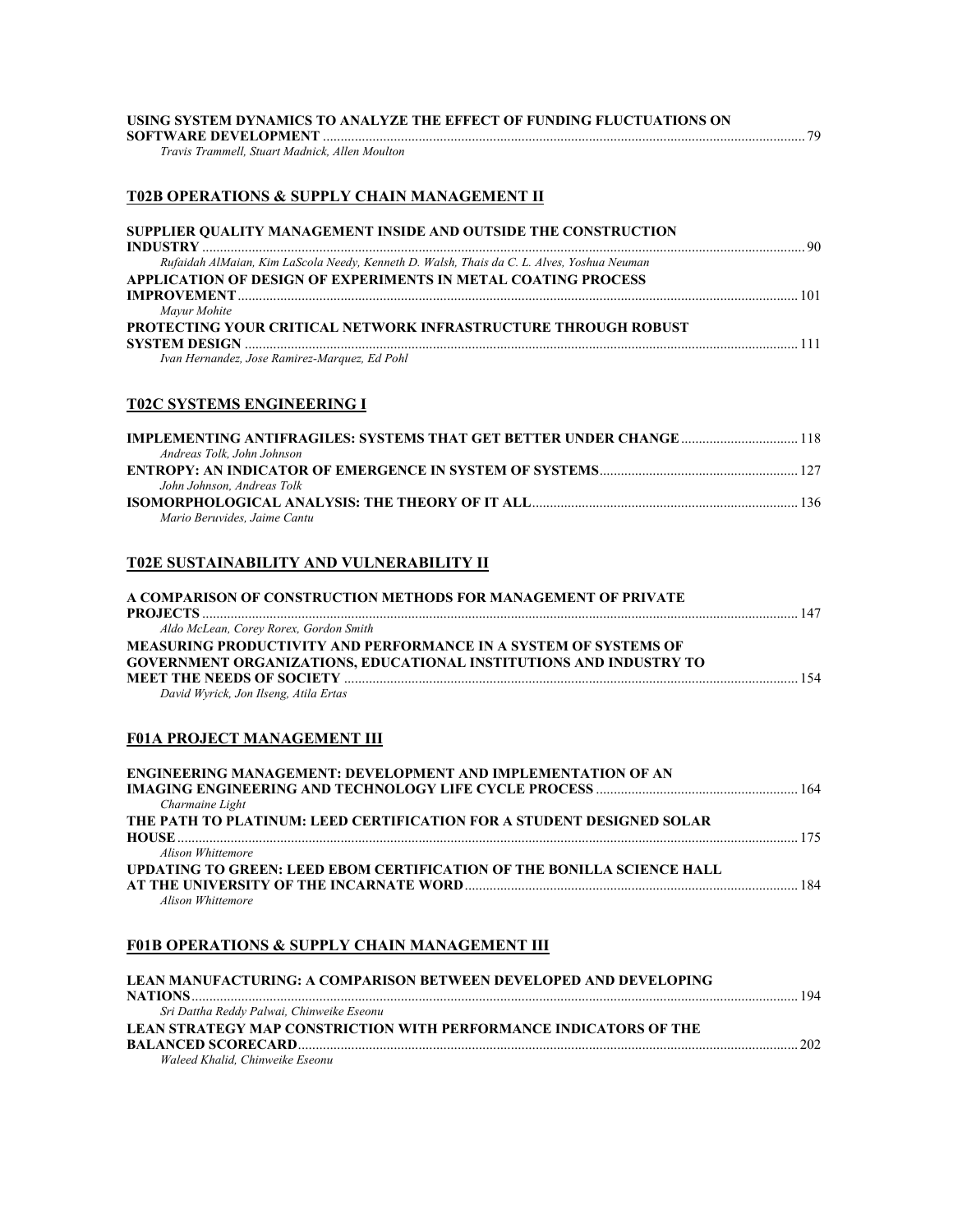| Tim Heppenheimer, Craig Downing |  |
|---------------------------------|--|

# **F01C SYSTEMS ENGINEERING II**

| MONITORING DYNAMIC SYSTEMS: THEORETICAL DEVELOPMENT OF THE SELF-                                 |  |
|--------------------------------------------------------------------------------------------------|--|
|                                                                                                  |  |
| Leonidas Guadalupe, Victor Gustavo Tercero Gomez, Alvaro Eduardo Cordero-Franco, Mario Beruvides |  |
| <b>IMPACTS OF EMPIRICAL DESIGN MARGINS AND ON-ORBIT PERFORMANCE ON</b>                           |  |
|                                                                                                  |  |
| Felicia Jones-Selden, Thomas Holzer, Tim Eveleigh, Shahryar Sarkani                              |  |
| A SYSTEMS THINKING APPROACH FOR MODELING SUSTAINABLE MANUFACTURING                               |  |
|                                                                                                  |  |
| Hao Zhang                                                                                        |  |

#### **F01E SUSTAINABILITY AND VULNERABILITY III**

| <b>PASSIVE SOLAR ENERGY TECHNOLOGY: IMPACT ON ENERGY INFRASTRUCTURE  250</b>   |  |
|--------------------------------------------------------------------------------|--|
| Cory Brennan                                                                   |  |
| <b>TOWARD A SUSTAINABLE, SMARTER POWER GRID: IN SEARCH OF EFFECTIVE</b>        |  |
|                                                                                |  |
| Eduardo Cotilla-Sanchez, Chinweike Eseonu                                      |  |
| <b>DEVELOPING A PREDICTION MODEL FOR THE ADOPTION OF ELECTRIC VEHICLES 269</b> |  |
| Ona Egbue, Suzanna Long                                                        |  |

#### **F02A PROJECT MANAGEMENT IV**

| <b>IDENTIFYING FACTORS THAT INFLUENCED PERCEIVED OUALITY IN ENGINEERING</b> |       |
|-----------------------------------------------------------------------------|-------|
|                                                                             | -276  |
| Paul Componation, Helena Salles                                             |       |
|                                                                             | - 285 |
| James Holt                                                                  |       |

# **F02B OPERATIONS & SUPPLY CHAIN MANAGEMENT IV**

| Goknur Arzu Akyuz, Guner Gursoy                                               |  |
|-------------------------------------------------------------------------------|--|
| <b>CRITICAL SUCCESS FACTOR FOR LSS DEPLOYMENT: LEADERSHIP PROFILE FOR THE</b> |  |
|                                                                               |  |
| Diana Lopez-Soto, Carmen Temblador-Perez, Alberto Hernandez-Luna              |  |
|                                                                               |  |
| Furkan Oztanriseven, Heather Nachtmann                                        |  |

#### **F02C SYSTEMS ENGINEERING III**

| <b>IMPROVING CRITICAL INFRASTRUCTURE CYBER SECURITY PROTECTION BY USING</b> |  |
|-----------------------------------------------------------------------------|--|
|                                                                             |  |
| Latechia White                                                              |  |
| <b>INTER-DEPENDENCY BETWEEN CRITICAL INFRASTRUCTURE AND SUPPLY CHAIN</b>    |  |
|                                                                             |  |
| Varun Ramachandran, Lori Miller                                             |  |
| <b>EFFICIENT DYNAMIC LOGISTICS ROUTING MODEL OF UTILITIES DELIVERY FOR</b>  |  |
|                                                                             |  |
| Bhanuchander Poreddy, Steven Corns                                          |  |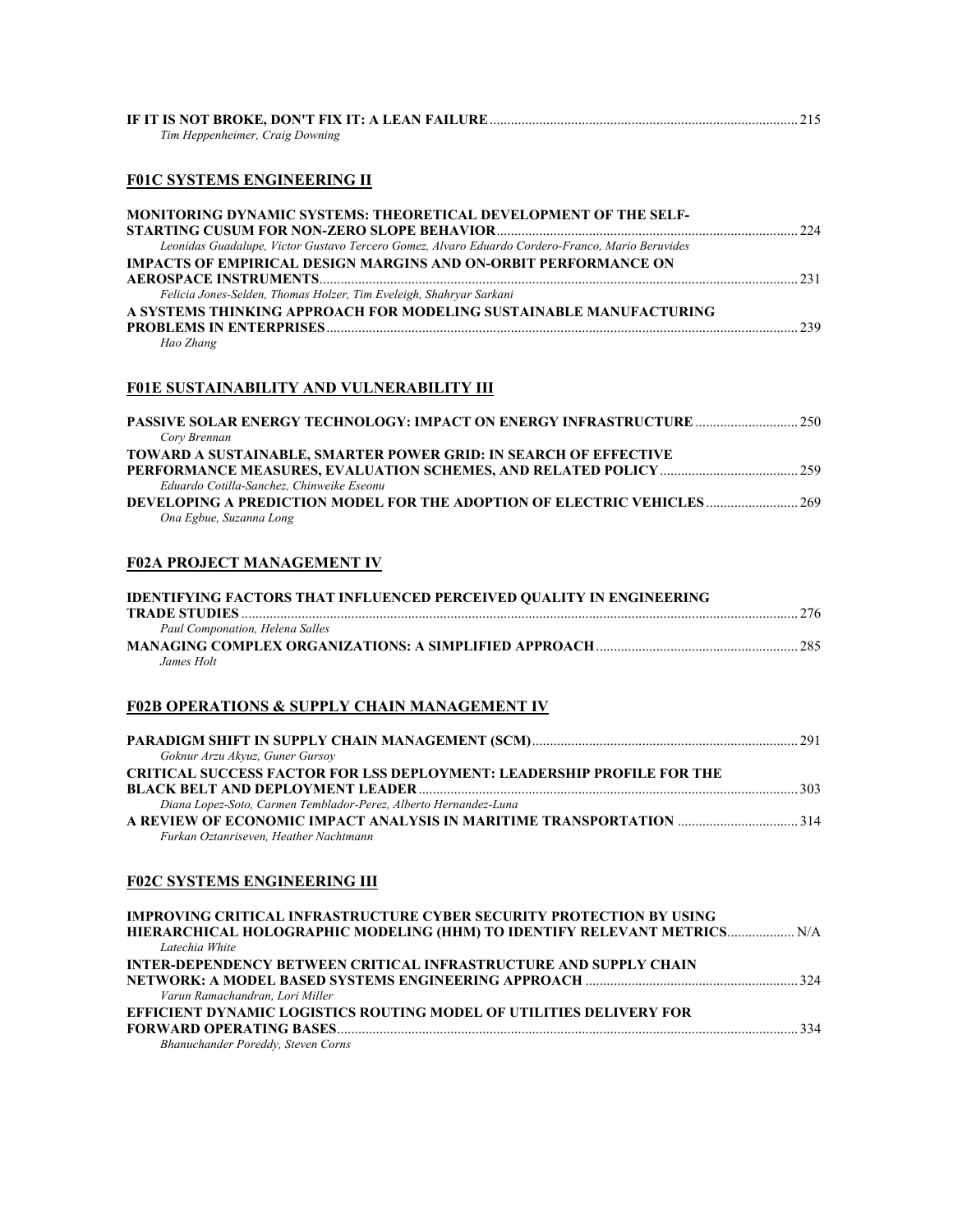# **F02E LEADERSHIP AND ORGANIZATIONAL MANAGEMENT I**

| Donald Kennedy                                                             |      |
|----------------------------------------------------------------------------|------|
| <b>COMMUNICATION DYSFUNCTION AND ITS EFFECTS OF GEOGRAPHICALLY DISTANT</b> |      |
|                                                                            |      |
| Frederick Sexe, Luna Magpili                                               |      |
| MANAGING CULTURAL DIVERSITY THROUGH PERSPECTIVE TAKING IN VIRTUAL          |      |
|                                                                            | -361 |
| Nina Magpili, Pilar Pazos                                                  |      |

#### **F03A PROJECT MANAGEMENT V**

| DEVELOPMENT OF RISK UNCERTAINTY FACTORS FROM HISTORICAL GOVERNMENT      |     |
|-------------------------------------------------------------------------|-----|
|                                                                         | N/A |
| Ariel Pinto. Tahani Amer. Pilar Pazos. Ghaith Rabadi. William H. Jarvis |     |
|                                                                         |     |
| Neal Lewis, Gillian Nicholls, Ted Eschenbach                            |     |

#### **F03B HEALTHCARE MANAGEMENT I**

| <b>CRITICAL SUCCESS FACTORS FOR CONTINUOUS IMPROVEMENT PROJECTS IN</b> |  |
|------------------------------------------------------------------------|--|
|                                                                        |  |
| Fernando Gonzalez Aleu, Heather Keathley                               |  |
| <b>COMPARING EDUCATION AND TRAINING REQUIREMENTS FOR RETAIL AND</b>    |  |
|                                                                        |  |
| Mohammad Shbool, Ed Pohl, Manuel Rossetti, Vijith Varghese             |  |
|                                                                        |  |
| Neda Khalafi, Susan L. Murray, Matthew S. Thimgan                      |  |

# **F03C STRATEGIC PLANNING I**

| UTILIZATION OF EVOLUTIONARY ALGORITHMS TO IMPROVE ENGINEERING |      |
|---------------------------------------------------------------|------|
|                                                               | -402 |
| Robert Gerhart, Hiral Shah, Ben Baliga                        |      |
| A DICHOTOMOUS HOLISTIC PRODUCT COSTING MODEL FOR RE-SHORING   |      |
|                                                               |      |
| Ganapathy Natarajan, Javier Calvo-Amodio, Viswanath P Kashi   |      |

#### **F04A GENERAL EM II**

| Chinweike Eseonu, Leonidas Guadalupe, Mario Beruvides                |  |
|----------------------------------------------------------------------|--|
| A REVIEW OF LITERATURE ON MAHALANOBIS-TAGUCHI STRATEGY IN CONDITION  |  |
|                                                                      |  |
| Adebolaji Jobi-Taiwo, Elizabeth Cudney                               |  |
| A STATE OF THE ART MATRIX ANALYSIS ON TRAINING IN RAPID TURNOVER     |  |
|                                                                      |  |
| John McGrath, Javier Calvo-Amodio                                    |  |
| <b>PROPOSED AUDIT PROCEDURE FOR ASSESSING ENTERPRISE ENGINEERING</b> |  |
|                                                                      |  |
| Fernando Deschamps, Eileen Van Aken, Edson Pinheiro de Lima          |  |

#### **F04C STRATEGIC PLANNING II**

| Ronald Cox |  |
|------------|--|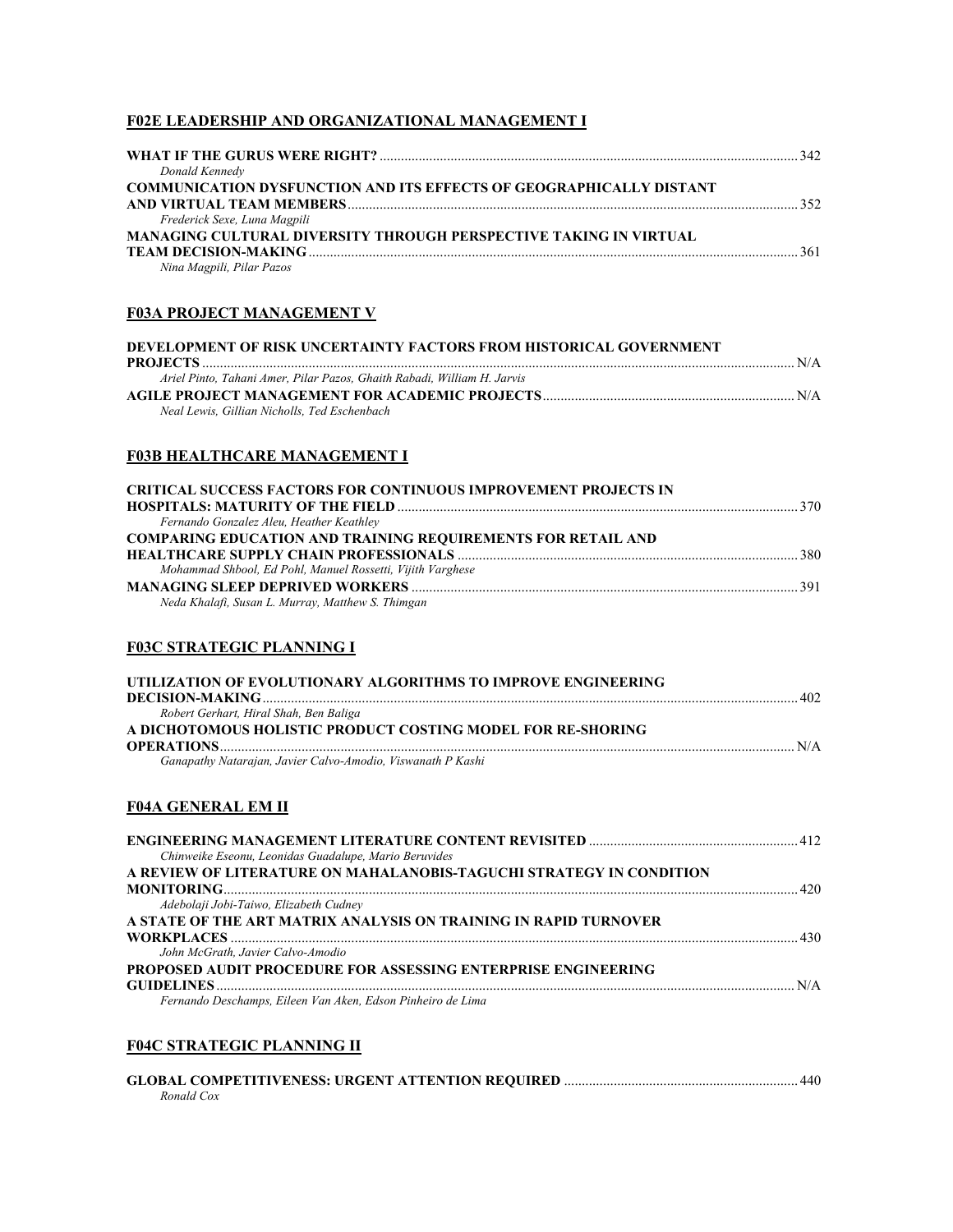| Ronald Cox |  |
|------------|--|

# **F04E LEADERSHIP AND ORGANIZATIONAL MANAGEMENT II**

# **LEADERSHIP: INTEGRATION OF TOPIC INTO AN ENGINEERING MANAGEMENT**

| Rolf Jostad, Walter Nowocin                                             |  |
|-------------------------------------------------------------------------|--|
| <b>DESCRIPTION OF THE ASEM MANAGEMENT &amp; LEADERSHIP PROFESSIONAL</b> |  |
|                                                                         |  |
| Rodney Grubb, Jerry Westbrook, William Daughton                         |  |
|                                                                         |  |
| Rodney Grubb, William Daughton, Jerry Westbrook                         |  |
|                                                                         |  |
| Alisha Youngblood Ortiz, James Caldwell,                                |  |

#### **F05A GENERAL EM III**

| Rabi Narayan Subudhi, Tattwamasi Paltasingh, Sardar                                            |  |
|------------------------------------------------------------------------------------------------|--|
| AN EVALUATION OF CURRICULUMS OF GRADUATE ENGINEERING MANAGEMENT                                |  |
|                                                                                                |  |
| Pouya Dehghani, Leone Young, Jimmy Gandhi, John Farr                                           |  |
| <b>COMPARISON OF THE ENGINEERING MANAGEMENT MASTER S PROGRAM IN THE US 480</b><br>Neslihan Alp |  |

#### **F05C STRATEGIC PLANNING III**

| HIGH RELIABILITY ORGANIZATION RESEARCH: TRANSFORMING THEORY INTO           |  |
|----------------------------------------------------------------------------|--|
|                                                                            |  |
| Janice Tolk, Jaime Cantu, Mario Beruvides                                  |  |
| DESIGN OF A DEMAND FORECASTING MODULE FOR CONTRAFLOW EVACUATION            |  |
|                                                                            |  |
| Gary Moynihan, Daniel Fonseca, Yingyan Lou                                 |  |
| PLANNING AND TEAM MENTAL MODEILS AS PREDICTORS OF TEAM COLLABORATIVE       |  |
|                                                                            |  |
| Zikai Zhou. Pilar Pazos                                                    |  |
| <b>CREATIVITY AND TEAMWORK IN ENGINEERING STUDENT TEAMS: ASSESSMENT OF</b> |  |
|                                                                            |  |
|                                                                            |  |

*Sarah Asio, Jennifer Farris* 

# **F05E LEADERSHIP AND ORGANIZATIONAL MANAGEMENT III**

| <b>TOWARD IMPROVING HEALTHCARE: A META-ANALYSIS OF LEADERSHIP</b>       |  |
|-------------------------------------------------------------------------|--|
|                                                                         |  |
| Md Waliullah, William Schell                                            |  |
|                                                                         |  |
| Sandy Lieske                                                            |  |
|                                                                         |  |
| Pablo C rdenas Orlandini.                                               |  |
| <b>CHARRETTE COLLABORATION FOR ORGANIZATIONAL FACILITY PLANNING AND</b> |  |
|                                                                         |  |
| Jeffrey Turner, MacDonald                                               |  |
|                                                                         |  |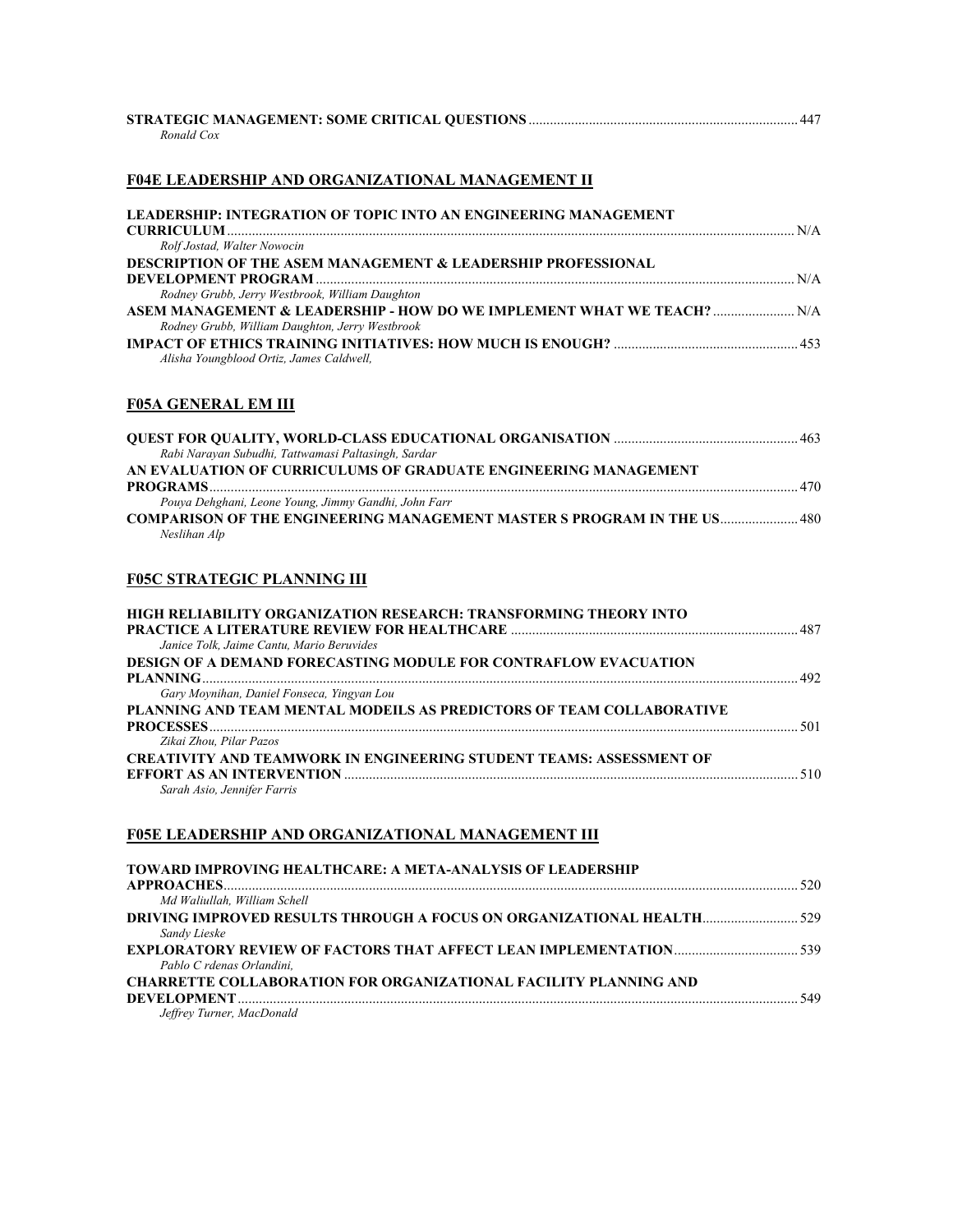# **S01A GENERAL EM IV**

| MANAGING THE RETURN MATERIAL AUTHORIZATION PROCESS USING MODULE                                                                                                                |  |
|--------------------------------------------------------------------------------------------------------------------------------------------------------------------------------|--|
| Richard LaBorde, Hiral Shah, Ben Baliga                                                                                                                                        |  |
| A PRELIMINARY INVESTIGATION OF THE IMPACT OF DEGREE OF VIRTUALITY ON                                                                                                           |  |
|                                                                                                                                                                                |  |
| Tara Welborne, Jennifer Farris, Jimmy Gandhi                                                                                                                                   |  |
| MATURITY ASSESSMENT OF PERFORMANCE MEASUREMENT IMPLEMENTATION                                                                                                                  |  |
| Heather Keathley, Fernando Deschamps, Fernando Gonzalez Aleu, Pablo C rdenas Orlandini, Luciana Leite,<br>Eileen Van Aken                                                      |  |
| <b>QUANTITATIVE ANALYSIS OF FACTORS THAT AFFECT PERFORMANCE</b>                                                                                                                |  |
| Heather Keathlev                                                                                                                                                               |  |
| S01C MANAGEMENT OF TECHNOLOGY, RESEARCH, AND DEVELOPMENT                                                                                                                       |  |
| THE IMPORTANCE OF ORGANIZATIONAL COMMITMENT TO KNOWLEDGE SHARING                                                                                                               |  |
|                                                                                                                                                                                |  |
| Deborah Howell, Dawn Utley                                                                                                                                                     |  |
| <b>Ed McMahon</b>                                                                                                                                                              |  |
| <b>IMPROVING THE TECHNOLOGY DEVELOPMENT ENVELOPE BY INCORPORATING</b>                                                                                                          |  |
| Hongyi Chen                                                                                                                                                                    |  |
| A KNOWLEDGE MANAGEMENT BASED APPROACH TO QUALITY MANAGEMENT FOR                                                                                                                |  |
| Andreas Garstenauer, Timothy D. Blackburn, Bill Olson                                                                                                                          |  |
|                                                                                                                                                                                |  |
| S01E LEADERSHIP AND ORGANIZATIONAL MANAGEMENT IV                                                                                                                               |  |
|                                                                                                                                                                                |  |
|                                                                                                                                                                                |  |
| Andrea Jackman, Mario Beruvides                                                                                                                                                |  |
| PARTIAL LEAST SOUARES ANALYSIS AS A MODELING TOOL FOR ASSESSING                                                                                                                |  |
|                                                                                                                                                                                |  |
| Rob Koonce                                                                                                                                                                     |  |
| OPERATIONAL KNOWLEDGE TRANSFER IN MUNICIPAL UTILITY SYSTEMS: SHARE IT                                                                                                          |  |
| Chris Guvernator, Rafael Landaeta                                                                                                                                              |  |
| A LEAN APPROACH TO ANALYZING AND IMPROVING LAYOUT OF A GROCERY STORE N/A<br>Priyanka Ramdin, Rujuta Choksi, Priyanka Mogal, Shipra Shrivastava                                 |  |
| S02A GENERAL EM V                                                                                                                                                              |  |
| PRODUCTIVITY ISSUES AND SCOPE OF E-MARKETING: A CASE STUDY OF MEDIA-                                                                                                           |  |
|                                                                                                                                                                                |  |
| Rabi Narayan Subudhi                                                                                                                                                           |  |
| MONITORING OF NON-ZERO SLOPE SYSTEMS: A REVIEW OF THE TOOLS AVAILABLE  652<br>Leonidas Guadalupe, Victor Gustavo Tercero Gomez, Alvaro Eduardo Cordero-Franco, Mario Beruvides |  |
| ISOMORPHOLOGICAL ANALYSIS: THE TOUGH KNOCKS OF EXPERIENCE FOUND                                                                                                                |  |
|                                                                                                                                                                                |  |
| Jaime Cantu, Mario Beruvides                                                                                                                                                   |  |
|                                                                                                                                                                                |  |
| S02B HEALTHCARE MANAGEMENT II                                                                                                                                                  |  |

**TELEMEDICINE ADOPTION BARRIERS: INVESTIGATION AND PRIORITIZATION**................................... 668 *Hamad Alanazi*